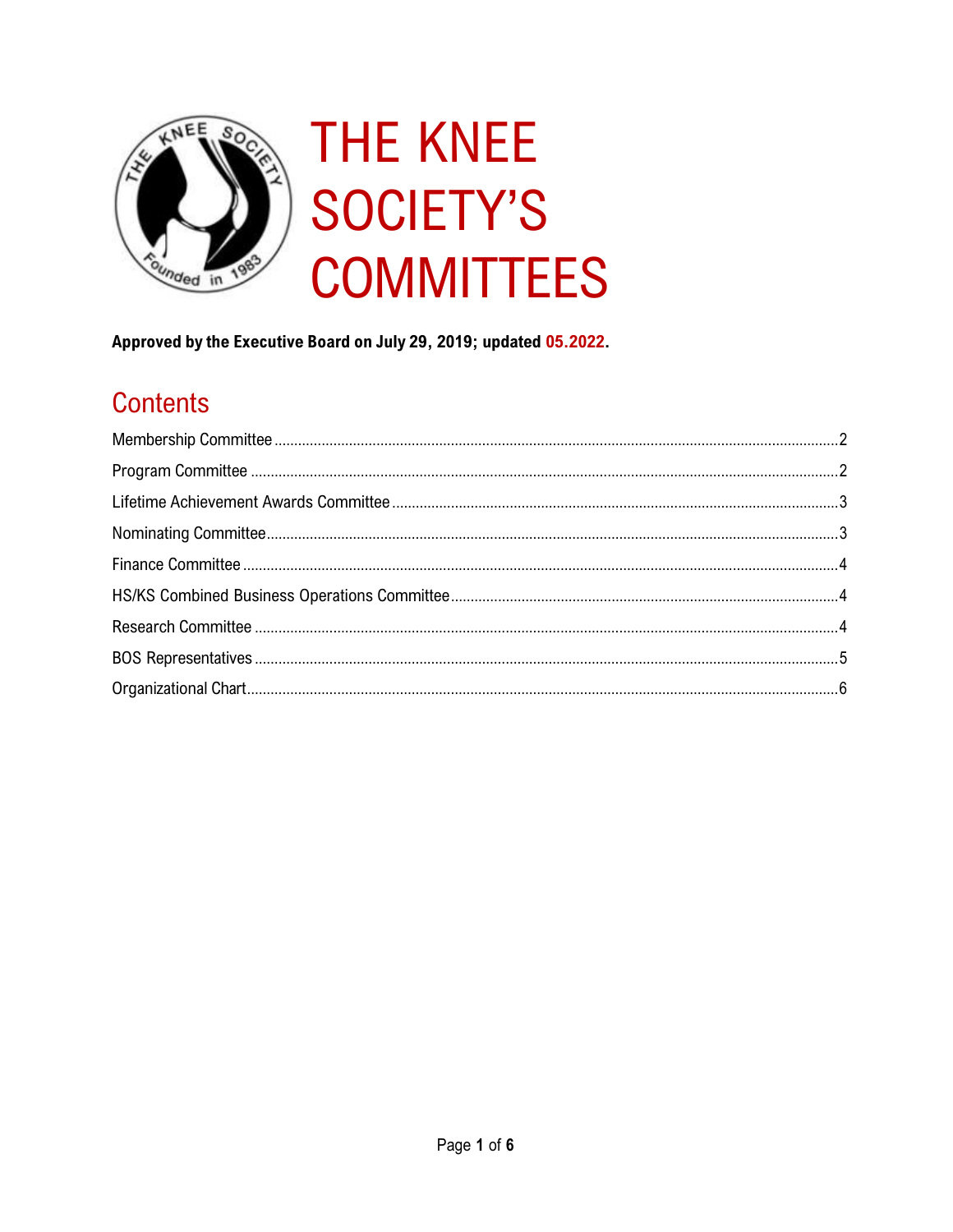## Membership Committee

**Charges**: The Membership Committee is responsible for establishing and implementing goals for selection and retention of members. Members support the founding vision of The Knee Society to be a premier academic closed-membership organization that leads in the discovery and dissemination of knowledge related to disorders of the knee. The Committee reviews membership applications and recommends candidates to the Board of Directors according to the established membership cycle, policies and procedures.

**Composition**: This committee shall consist of no less than four (4) Members. The Incoming Third Vice- President, immediately upon election, shall appoint a Member whose term of service shall begin immediately upon appointment. The Chair of the committee shall be the Membership Committee member in his/her fourth year on the committee and shall serve a one (1) year term as Chair and will remain on the committee for one (1) year term as a Past Chair.

**Reporting relationship**: The Membership reports directly to the Board of Directors.

**Term of office:** The term of appointment shall be five (5) years. The term begins and ends at the conclusion of the Members Meeting.

**Maximum terms:** One.

#### <span id="page-1-0"></span>Program Committee

**Charges**: The Program Committee is responsible for reviewing manuscripts submitted for The Knee Society's scientific awards and selecting winners according to the process outlined in the Society's Policies and Procedures. The Program Committee, together with President, designs the scientific content of the Society's Members (Closed) Meeting. In close coordination and partnership with The Hip Society, the Chair and the President also design the scientific content of the Society's Specialty Day (Open) Meeting. The Chair may seek input and assistance from the full committee and additional ad-hoc reviewers, as needed.

**Composition**: This committee shall consist of no less than four (4) Members. The Incoming Third Vice- President, immediately upon election, shall appoint a Member whose term of service shall begin at the following Specialty Day (Open) Meeting.

The committee shall have one (1) ex-officio advisory member, who is a scientist, appointed by the President for one (1) three-year term, with an option for reappointment for one (1) additional three-year term.

The Chair of the committee shall be the Membership Committee member in his/her fourth year on the committee and shall serve a one (1) year term as Chair, and will remain on the committee for one (1) year term as a Past Chair.

**Reporting relationship**: The Program Committee shall report directly to the Board.

**Term of Office**: The term of appointment shall be five (5) years. The term begins and ends at the conclusion of the Specialty Day (Open) Meeting.

**Maximum Terms**: One.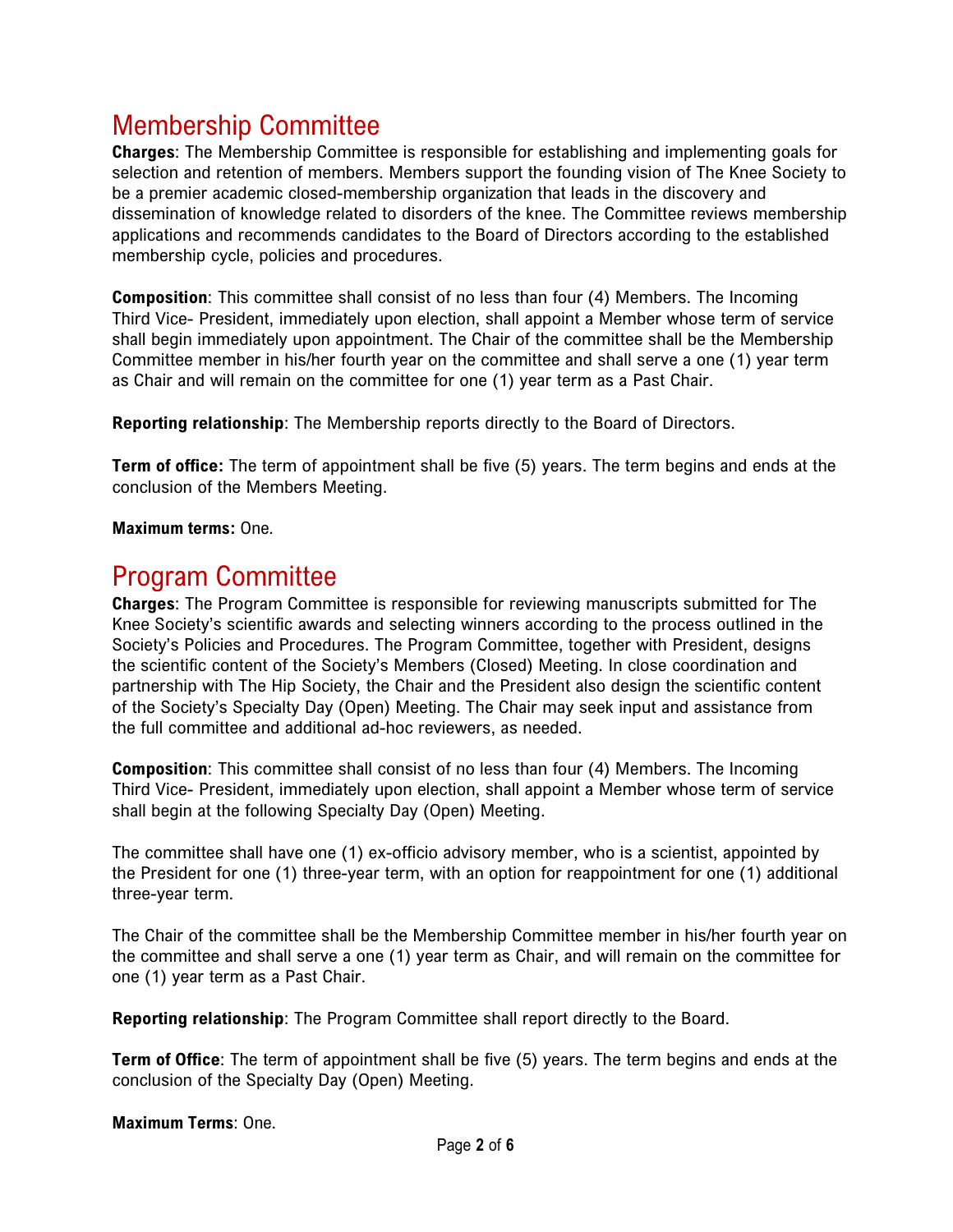## <span id="page-2-0"></span>Lifetime Achievement Awards Committee

**Charges**: The committee shall select award recipient(s) in recognition of their accomplishments and legacy of contributions to study arthritic diseases of the knee in accordance with the committee's policies and procedures.

**Composition**: The committee, convened biennially, shall consist of the Presidential Line (President, 1st Vice President, 2nd Vice President, 3rd Vice President, and the Immediate Past President).

**Reporting relationship**: The Lifetime Achievement Awards Committee shall report directly to the Board.

**Term of Office**: By virtue of the Board position.

**Maximum Terms**: By virtue of the Board position.

#### <span id="page-2-1"></span>Nominating Committee

**Charges**: The Nominating Committee shall prepare a list of nominees for the following positions for a vote during the Business Meeting at the Members Meeting:

- 1. Third Vice-President (annually).
- 2. Treasurer (every three (3) years).
- 3. Secretary (every three (3) years).
- 4. Member-at-Large of the Board of Directors (as appropriate per rotation).

The Nominating Committee may recommend nominees for the **Research Committee** positions, at appropriate intervals, and as specified in the Research Committee composition description.

The Nominating Committee shall present all recommendations for approval by the Board at the Members Meeting, and to the membership at the Business Meeting of the Members Meeting.

**Composition**: The Committee shall consist of three (3) Members. The Chair shall be the Immediate Past President of the Society. One Member shall be elected by a majority at the Members Meeting of the Society. One Member shall be appointed by the Executive Board at the Members Meeting of the Society.

**Reporting relationship**: The Nominating Committee reports directly to the Board of Directors.

**Term of Office**: One (1) year beginning immediately upon election.

<span id="page-2-2"></span>**Maximum terms:** Multiple are possible, although no member may serve consecutive terms.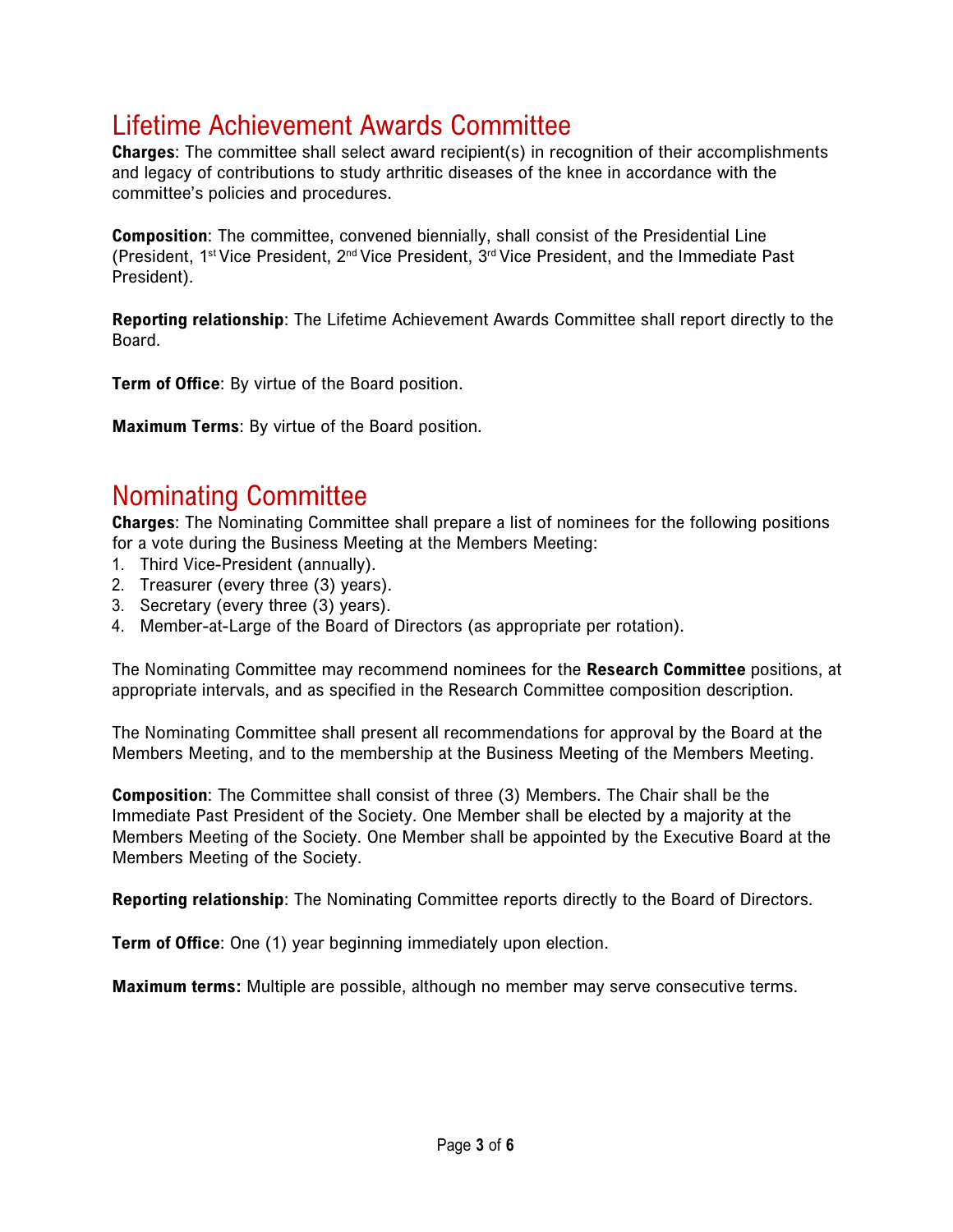# Finance Committee

#### **Charges**:

- Develop fiscal policy and ensure the implementation by the Society of sound financial management practices.
- Ensure the accuracy and validity of the financial and statistical information used by the Board or by external agencies to evaluate the fiscal affairs of the Society.
- Review, guide and monitor the performance of invested funds including endowment, restricted and unrestricted funds.
- Review all organizational expenditures over \$50,000.
- Recommend the Annual Budget to the Board of Directors.

**Composition:** The Committee shall consist of the President, the Treasurer, and the Immediate Past President. The Treasurer shall be the chair.

**Reporting relationship**: The Finance Committee reports directly to the Board of Directors.

**Term of Office**: The term of service on the committee shall be by virtue of committee member's Board position.

**Maximum Terms:** By virtue of committee member's Board position.

## <span id="page-3-0"></span>HS/KS Combined Business Operations Committee

**Charge:** The Business Operations Committee is responsible for establishing, reviewing and maintaining employee policies and procedures; identifying and implementing best employment practices; providing oversight of the annual performance review process of staff; conducting annual performance review of the Executive Director; reviewing and recommending for Boards' approvals Executive Director and staff compensation and benefits packages; reviewing and monitoring issues of importance and strategic significance relating to the operations of the Societies; and advising the Boards on other matters relating to Societies' operations as assigned to it by the Boards.

**Composition:** This committee shall consist of the sitting Third Vice Presidents and the sitting Treasurers. Upon election, the incoming Third Vice Presidents will also immediately join the Committee. The Committee shall be co-chaired by the Treasurers.

**Reporting relationship:** The Committee reports directly to the Board of The Hip Society and The Knee Society.

**Term of office:** By virtue of the Board position.

**Maximum terms:** By virtue of the Board position.

#### <span id="page-3-1"></span>Research Committee

**Charges:** Develop, plan, promote and provide oversight of The Knee Society's research programs. Explore and identify funding options to support The Knee Society's research programs. Initiate and conduct surveys of the general membership regarding subjects of timely and relevant interest. Committee Chair represents The Knee Society on the Tri-Org Research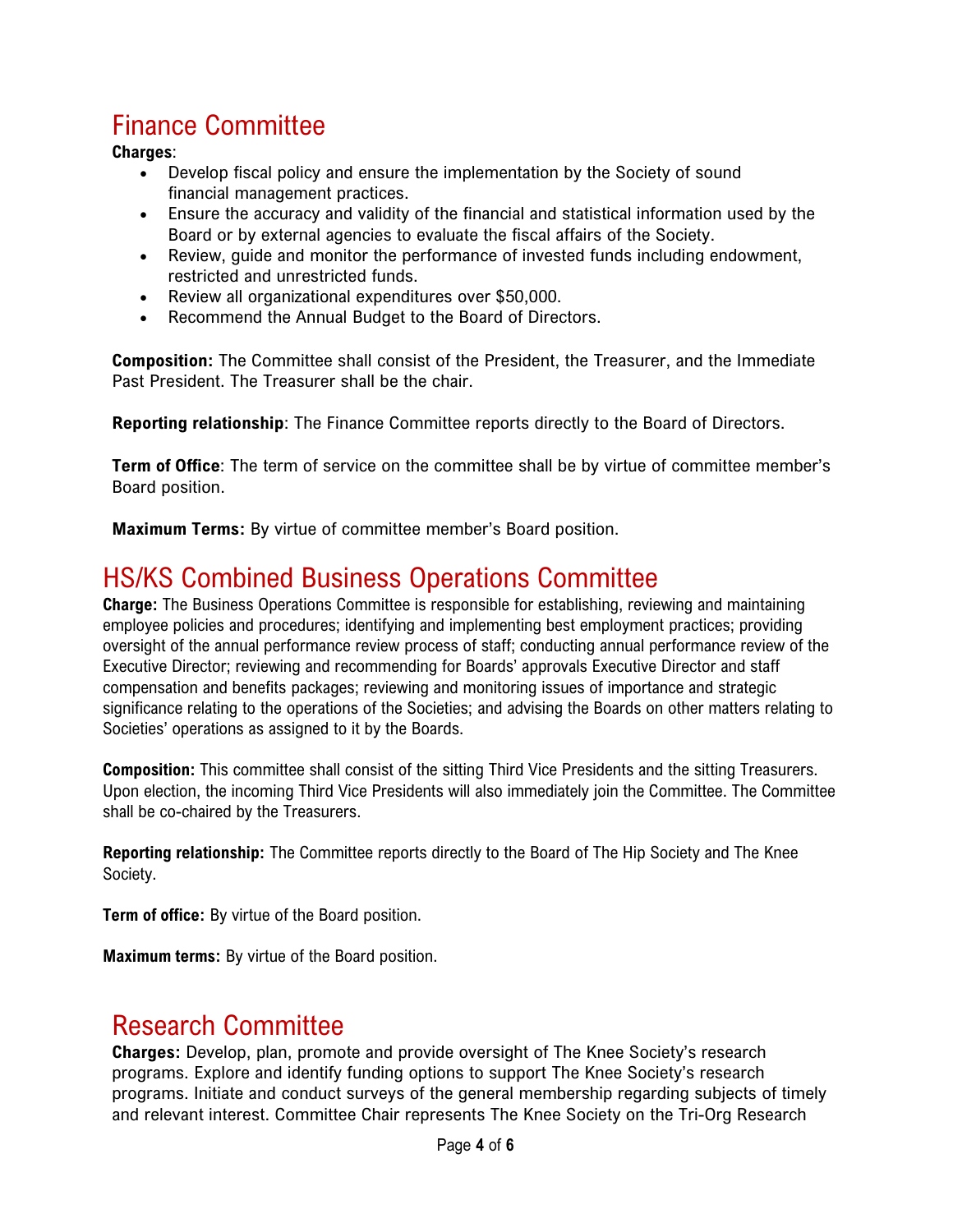Council (with The Hip Society and AAHKS).

**Composition:** The Research Committee shall consist of at least three (3) members: Chair, Chair-Elect, and Member(s). The Board of Directors appoints the first Chair.

Eligible members of The Knee Society interested in serving on this committee shall apply through an open application process, in August, and shall be selected based on merit by the Nominating Committee, or a special task force, as appointed and directed by the Board.

**Reporting relationship**: The Research Committee reports directly to the Board.

**Term on Office**: Two (2) years in each position, staggered. The term begins and ends at the conclusion of the Specialty Day Meeting.

**Maximum terms:** One.

#### <span id="page-4-0"></span>BOS Representatives

**Charges**: Represent The Knee Society and its interests at BOS level. Attend up to two (2) primary BOS meetings each year – NOLC and Fall – with a possible third brief meeting at the Annual Meeting. Communication among BOS members will be fostered through a list serve. BOS representatives will be the primary first contact for such communications and will advise the Board on an appropriate response.

**Composition**: BOS will have three (3) representatives from each specialty society. The Knee Society shall charge the Immediate Past President to be a Presidential Line representative on the BOS and a Member-at-Large to be a representative on the BOS. The Executive Director shall be its third representative.

**Reporting relationship**: BOS representatives will report to the Executive Board.

**Term of Office**: The terms of a BOS representative shall be by virtue of representatives' Board positions, or as determined by the Executive Board.

**Maximum terms:** At the discretion of the Executive Board.